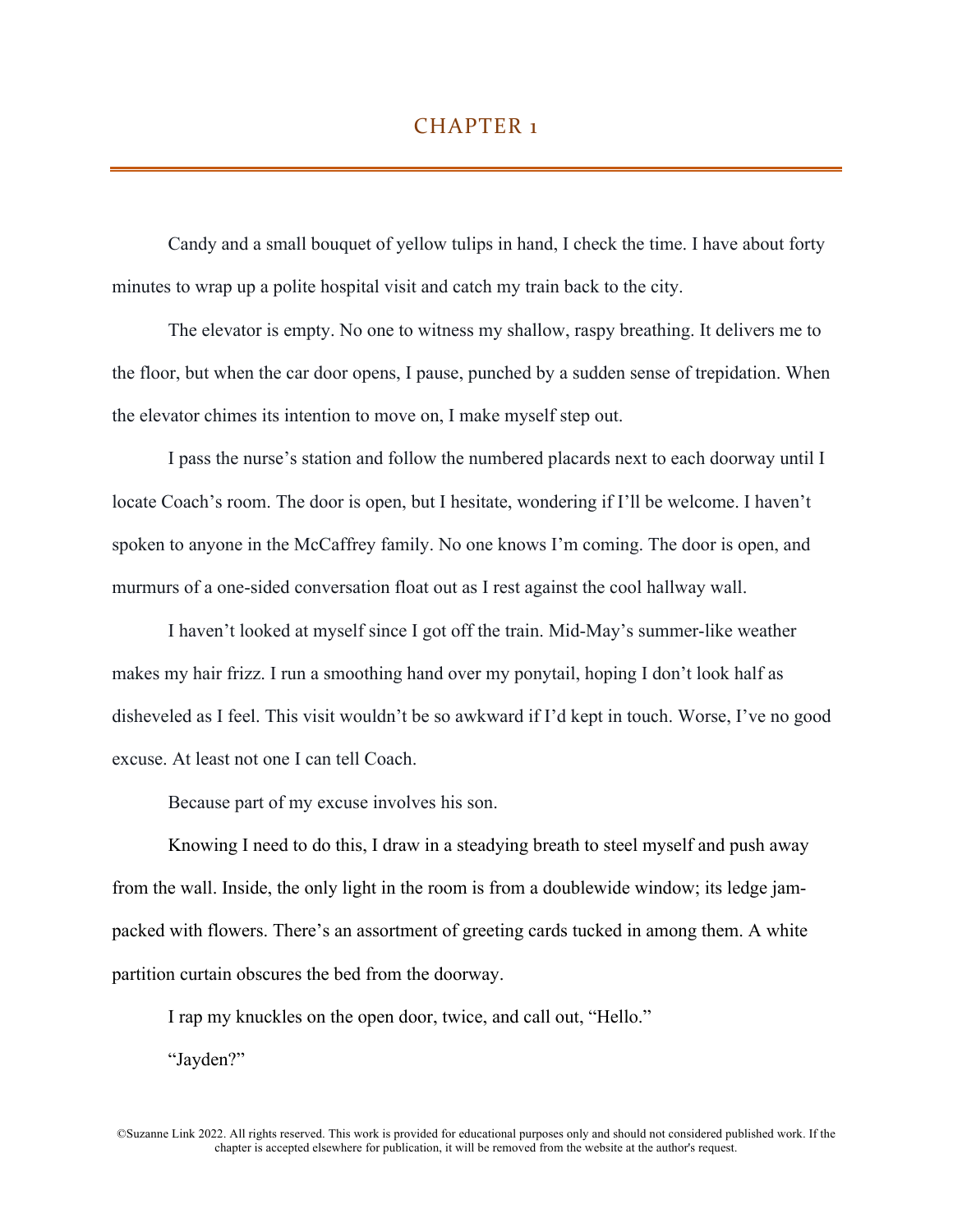I stop. That's Cooper's voice. And there he is, rising from a chair near the window, pocketing his cell phone. He comes toward me.

My stomach drops and my breath catches.

"You're here," I blurt out, and then shake my head at my stupidity. "Of course, you're here."

"Wouldn't be anywhere else right now." He hugs me. "It's good to see you."

The warm greeting throws me off, and I'm stiff in his embrace.

We step apart, and I give him a quick once over. He's still stupid handsome. His broadened shoulders and thickened build make him appear older, more mature, and somehow even better looking.

I never liked pretty boys. They attract too much undeserved adulation. But Cooper, even as a teen, had a rare kindness about him. For this reason, I'd never held his beauty against him.

"How have you been since the car accident?" Last spring, some drunk asshole T-boned Cooper's car. I was away at college, but my sister had told me it'd been serious enough that he'd been hospitalized. I study his face, looking for evidence: scars or blemishes. But Cooper looks completely intact. "You okay?"

"My car was totaled, but thankfully, my injuries have healed." He gives me a careless shrug. It's a casual indifference unnatural to the Cooper I once knew so well. "But, yeah, I'm okay."

Green eyes fringed with incredibly long, thick eyelashes sweep lazily over the whole of me. "But you, you look great."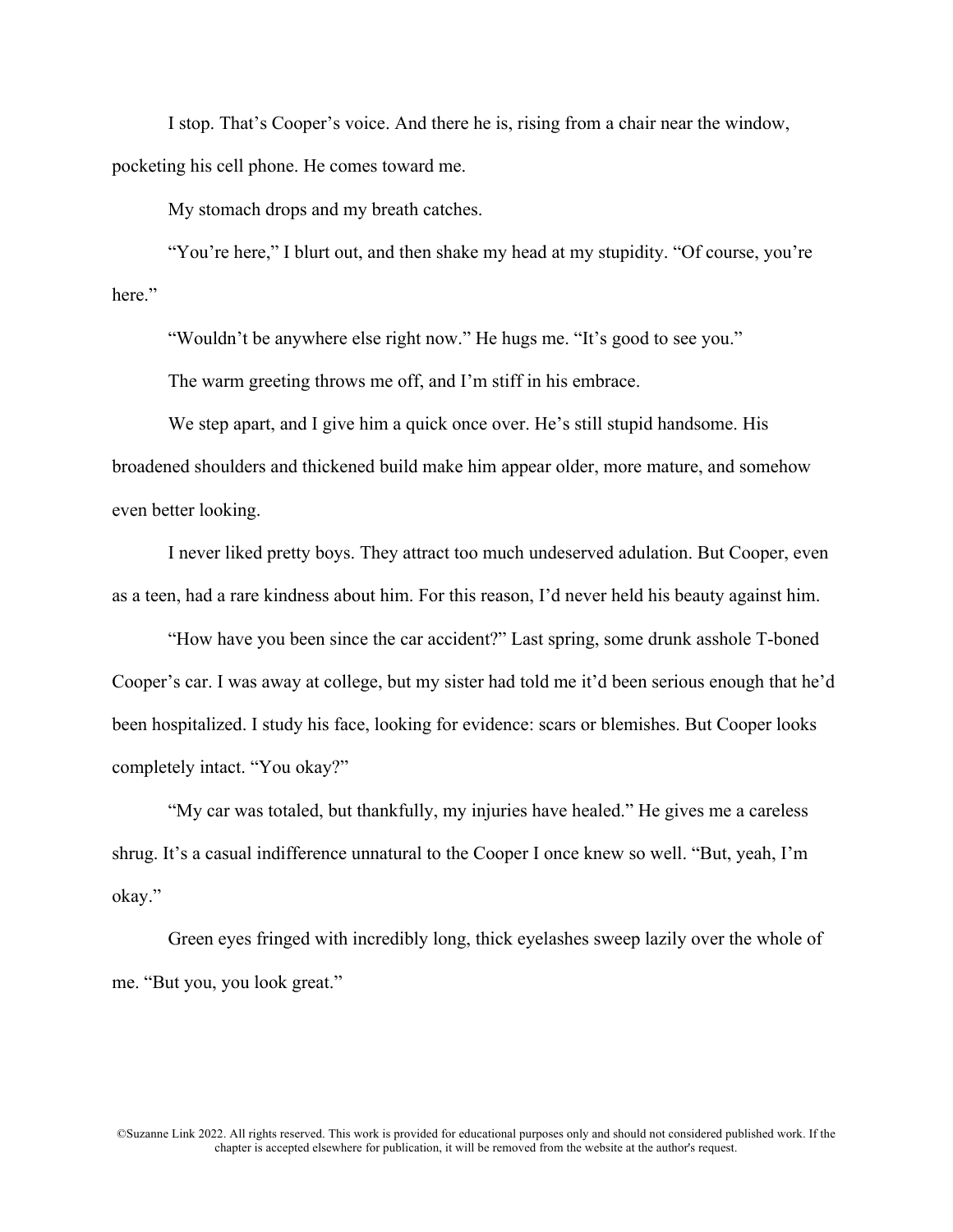I glance away. I'd forgotten how disarming those peepers of his can be. Under the intensity of his gaze, I feel like I'm standing in Times Square with a guitar, in nothing but tightywhities.

"Oh, no. I'm a mess." I wave off his compliment, pushing a lock of my dark hair behind an ear, and offer him the flowers and candy I brought. "These are for your dad. Is he up for a quick visit?"

"He sleeps on and off, but we'll wake him up. He'll be excited to see you." Cooper's easygoing smile slips into place as he accepts the gifts. "Caramels are his favorite."

"I remember," I say and follow him as he strides to the window and wedges the tulips onto the sill. Several larger bouquets dwarf my small offering.

"How did you know to come?"

"Your sister messaged Kara."

A few feet further into the room, past the curtain, a hospital bed dominates the space. Under a white hospital blanket, Kellan McCaffrey sleeps. I haven't seen him in a couple of years. My stout and hearty mentor has never been a giant in the physical sense. Like his son, he stands less than six feet tall, but striding the length of a classroom chalkboard, energetically retelling a period in history, or shouting encouragement from the sidelines at sports competitions, he never had a problem commanding attention.

But here, in front of me, he appears to have shrunk, and his usually ruddy complexion is grayish. He looks sickly. Old. Anguish wiggles in the back of my throat.

Cooper crosses to the side of the hospital bed and gives his father's arm a gentle nudge. "Pop, you have a visitor."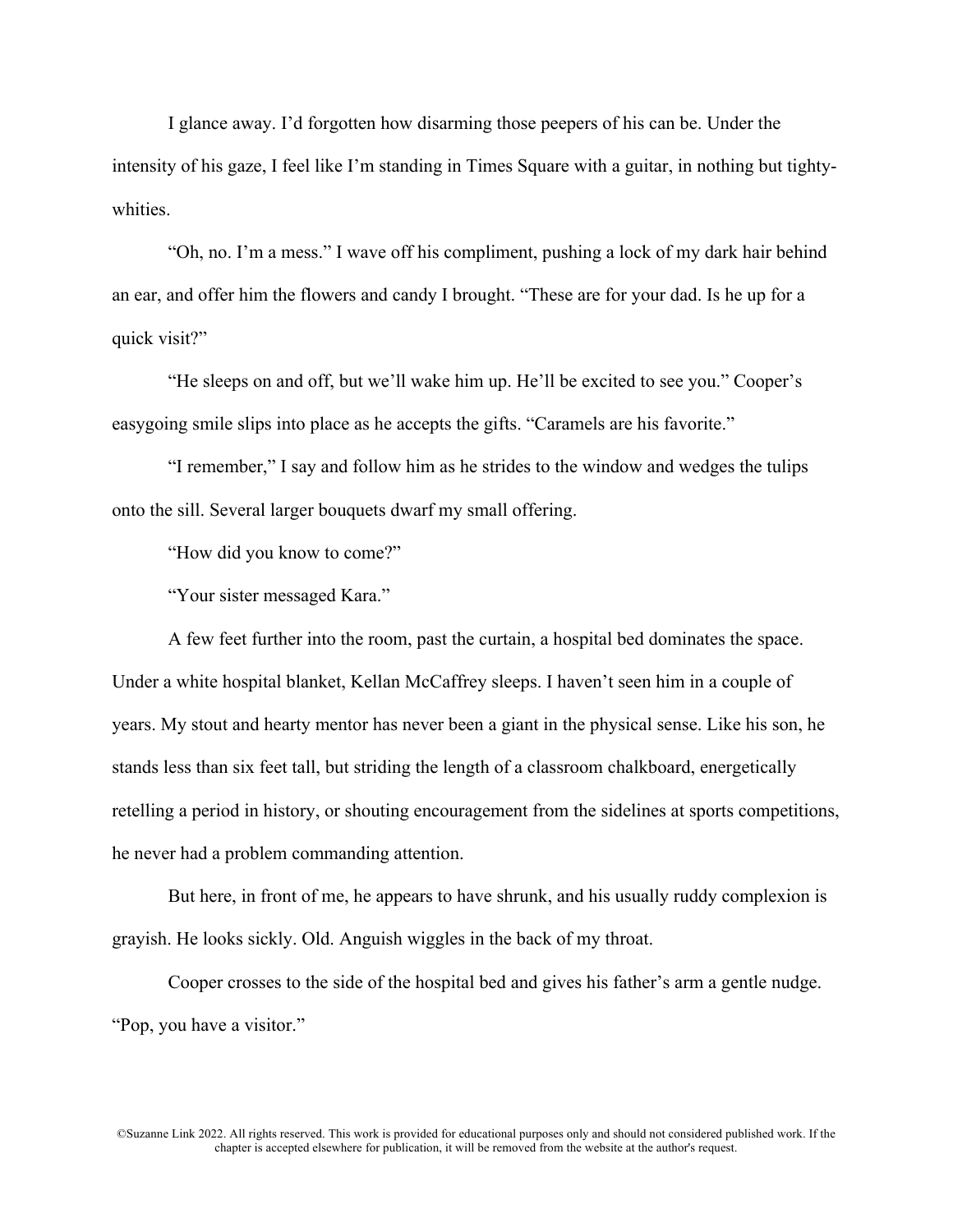Coach's eyes slowly open, his tired blue gaze fixed on his son. Their physical resemblance is undeniable. The same defined chin, straight nose, and shock of thick, wavy hair. Cooper's hair, though, mostly grown out of his regular crew cut style, is chestnut, burnished with natural golden highlights, and his face is clean-shaven while his father has a salt and pepper mop that matches the woolly mustache that engulfs his upper lip.

"You must be special. Look who came to see you," Cooper says, motioning to me.

Coach's eyes swing slowly left until he finds me. Even as tears threaten my eyes, I step forward and smile, like I've been called onto the stage.

"Hey, Coach." I take his warm, thick hand in mine.

"Jayden 'Courageous Cat' Jones as I live and breathe. How about that? This *is* a good

day." Coach's voice is wispy and gruff, but he smiles affectionately. "Is Troy with you?"

Cooper tips his head, giving my answer his full attention.

"No, he's in Nevada, but he wishes he could be here," I say.

"Right, right. The old noodle is soggy. Loses track of things." He taps the side of his head, making fun of the memory failure. "He's out in Las Vegas filming the television show. All that attention going to his head?"

I laugh. "You think that enormous ego has room to grow?"

"I'm just teasing. You know Troy is one of three of my all-time favorite student-athletes. You can guess the other two." Coach looks from Cooper to me, a smile deep in his eyes. "Those were good years. You, Troy, and Coop were like the Three Musketeers. Always together."

Across the bed, Cooper and I look at each other. There's a sadness in his expression. I feel it too. We were close. The best of friends—him, me, and Troy—but that's over. Guilt claws my throat, and I'm the first to break eye contact.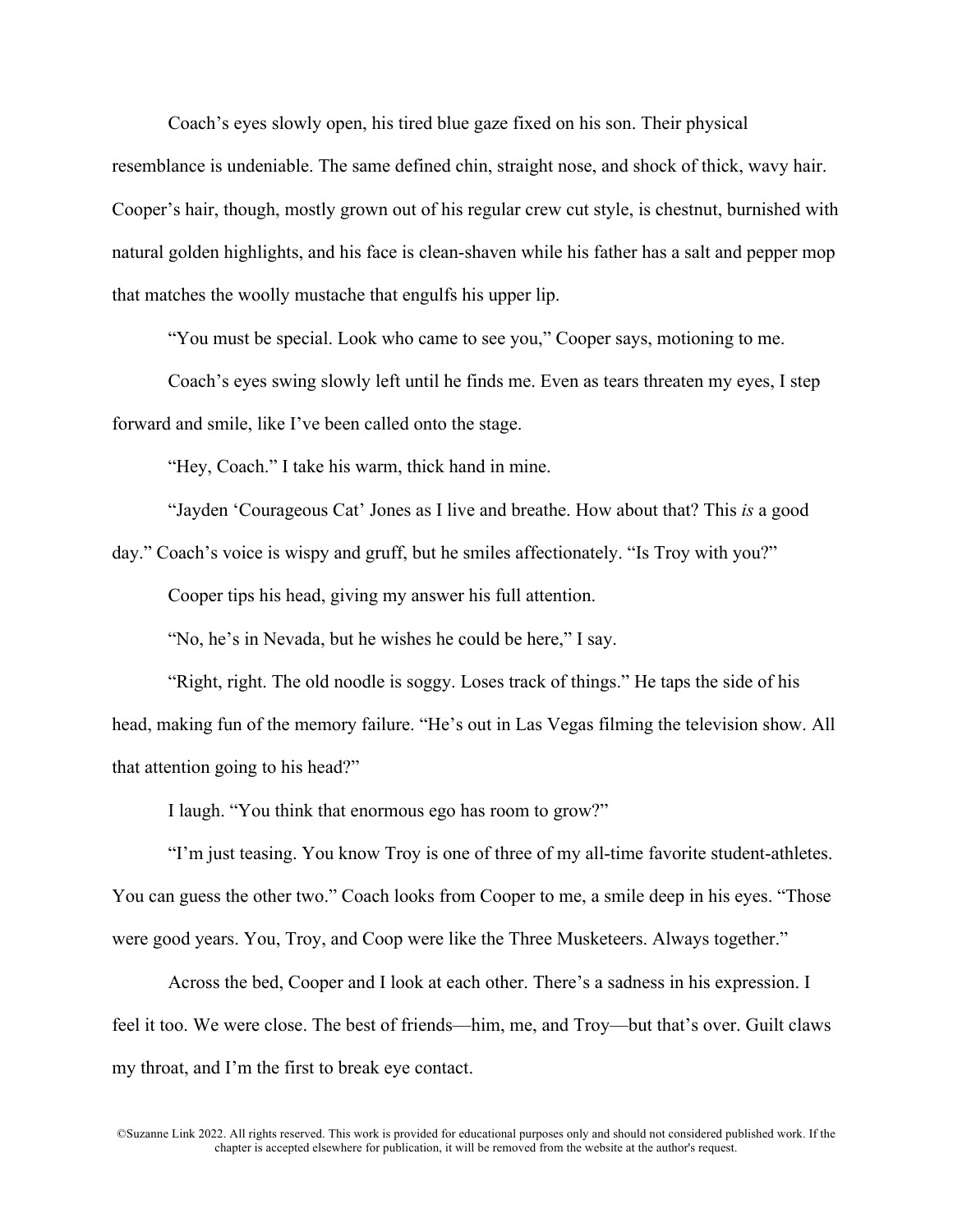"I followed your collegiate wrestling stats. You finished with an impressive record and graduated top of your class at North Central." Unaware of the angst between Cooper and me, Coach rambles on. "Onto law school next, right?"

A surge of heat collars my neck.

"I finished my first year at Brooklyn Law, but I decided not to go back."

"Law school was your dream, Courageous Cat." Coach blinks at me. "All you ever talked about is wanting to be the next Notorious RBG."

I smile. This man forgets nothing.

"That plan is on hold is all. I want to consider other options first."

"I believe in you." Coach pats my hand. "You will achieve whatever you set your mind to, Cat."

Warmth zips from my chest through my limbs. I didn't realize how much I needed to hear those words, and more so, from him, someone I've always respected.

With labored breath, Coach squeezes my hand; his tired grin stirs my deep affection. "Winners don't sit back on their heels. You have to lean into the fight."

His words prompt a memory of myself in a blue wrestling singlet, the only girl on the high school wrestling team, facing off with my male opponent, Coach relentlessly urging me to make a move. Tears prick the back of my eyes as I'm slammed with the reminder of why this man held an important place in my life. He knew exactly what to say to motivate me to do better, to be my best.

I sandwich his thick hands with mine and recite from memory. "*You already have all you need to succeed*."

"I say that?"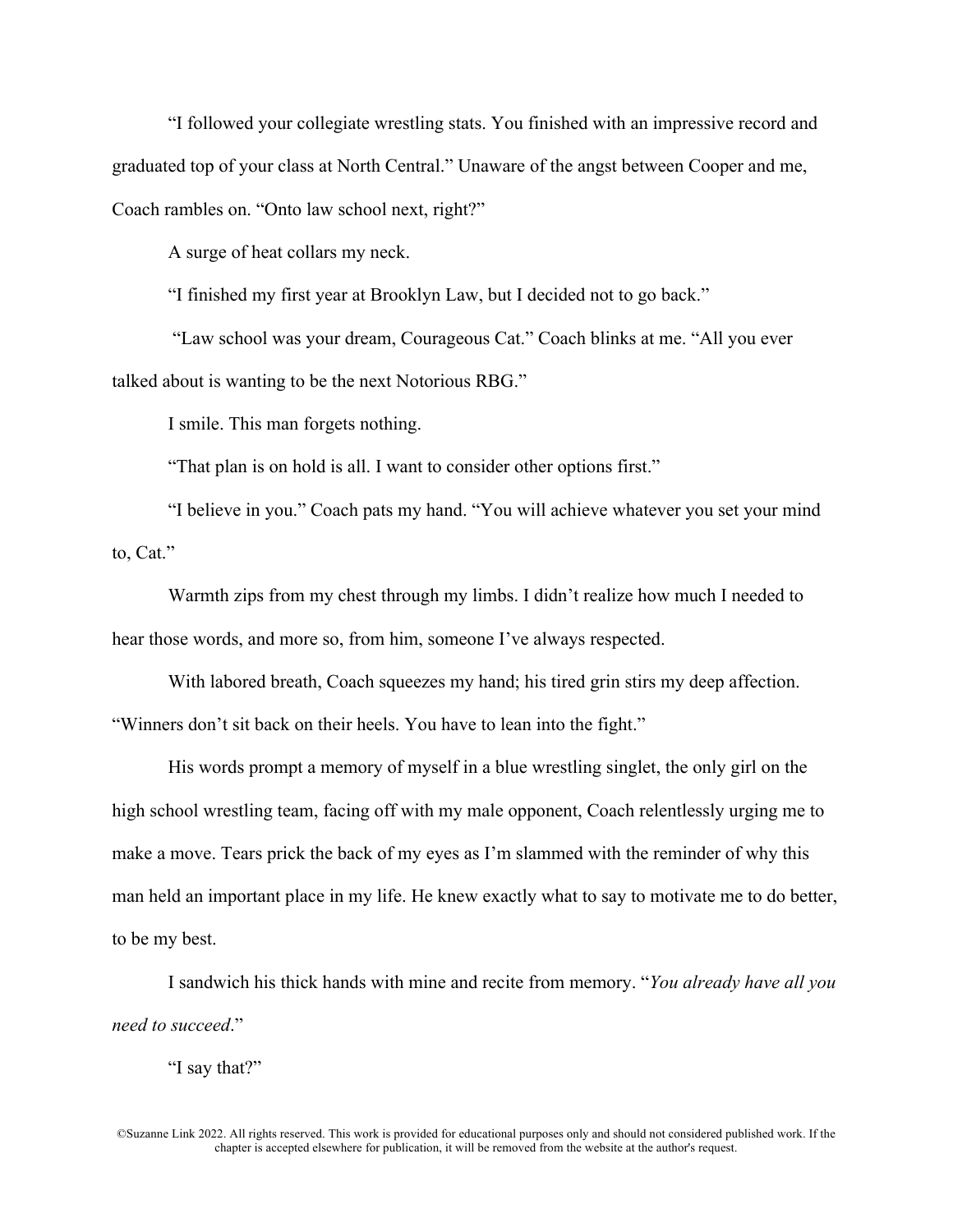"You sure did." I nod, another smile touching my lips. "I remember everything you taught me."

He returns the smile. "You were teachable. Your eagerness to learn made my job easy. I'd have taken a hundred students like you."

"And I'd have taken a hundred teachers like you," I say.

"Courageous Cat, you've made my day. Thank you for coming to visit." His fingers curl tightly around my hand, then go slack. "I wish I were better company, but this old man can't keep his eyes open."

"Don't worry about it, Pop. I'm sure Jayden understands." Cooper brushes a hand through his father's hair. The simple, loving gesture chokes me up. "You want anything?"

"No, I'm good, son," he says.

"You rest and get better," I whisper, and press a kiss to the side of Coach's stubbled face.

Heavy eyelids flutter over those earnest sky-blue eyes.

I catch Cooper's attention and motion to the door. The two of us quietly move into the hallway, where I check the time. I'll have to leave soon if I want to catch my train.

"What's happening with his health?" I ask.

"He started having heart trouble again, about eight months ago. I don't suppose you knew that."

I wince. "No, I hadn't heard."

"His cardiologist recommended retirement. He resisted, but finally, after graduation last June, he did. It's been really, really tough for him, but continuing to work wasn't an option."

I cross my arms over my chest, hugging myself. "Where does that leave him now?"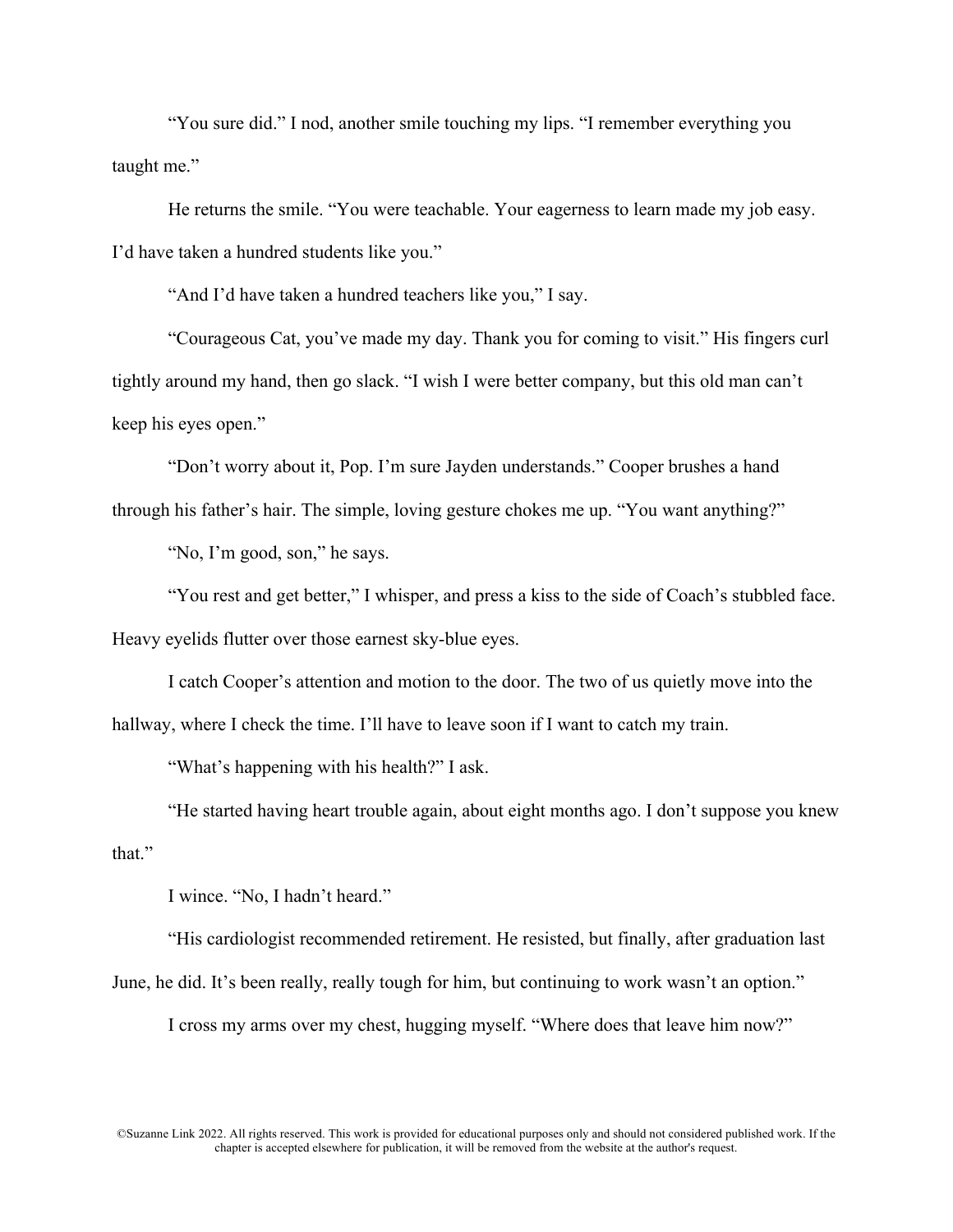"It's a wait-and-see and pray-for-the-best kind of situation," he says. "Top order of business, though, is to keep him comfortable."

The note of acceptance in his tone makes my heart heavy.

"If there's anything I can do for him, or your family, please let me know."

"Thanks," he says with a smile that doesn't reach his eyes.

I'm saying the same words to him that other people had said to me when my father was dying. A sour recollection stuffed away in the recesses of my memory creeps back in. Color floods my face as I remember how I sought comfort from him the night we buried my father.

We'd taken a ride to the beach in his Chevy to get away from my mother and the guests who'd remained at my house after the funeral services.

I'd confessed to the idea of giving up my scholarship and leaving North Central, to come home and be accessible for my younger sister. In his calming, reassuring voice, he'd said I should trust my mother, that Kara would be fine.

I'd cried because I felt useless, and he'd pulled me into his arms. All I wanted was to put a bullet in that day, in the horrible, heavy feelings. Cooper was warm, solid. Safe.

And I kissed him.

Something I'd wanted to do since the first time I met him. He met my intensity and kissed me back with strong lips and a seeking tongue.

Impatient to get to the next step, I tugged the straps of my dress and my bra off my shoulders and put his hands on me. But he did something unexpected.

He stopped.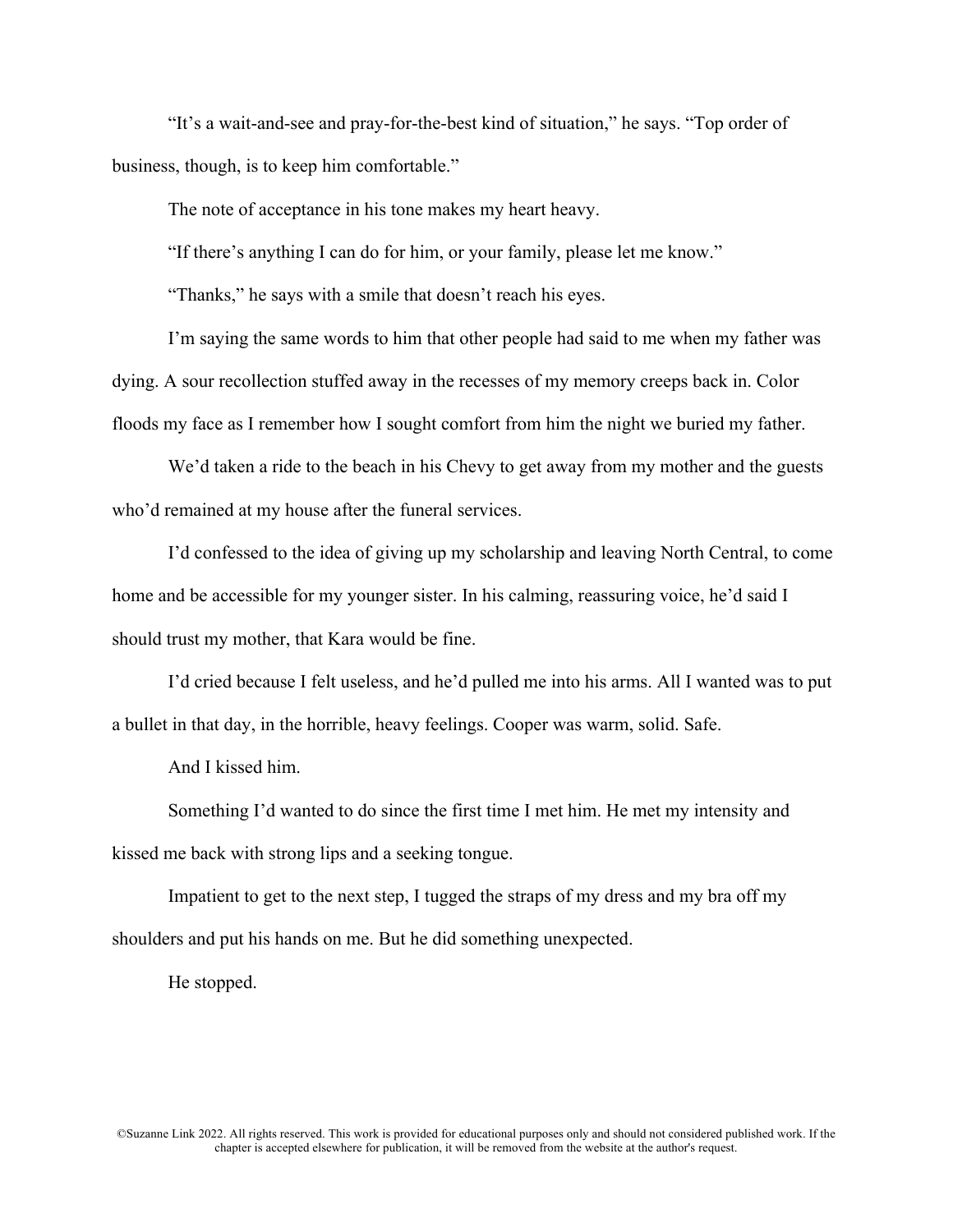The heat in his eyes went cool and his hands dropped away. Humiliated, I'd twisted around to cover myself and insisted he take me home. He tried to make me feel better during the drive, apologizing, but I'd rebuffed his apologies.

I'd thrown myself at him. Crossed a line he hadn't wanted to cross—a genie you can't put back in the bottle.

My face burns afresh with the memory. Here we stand today, basically strangers, because my stupid, reckless action closed the door on our friendship.

I'd sealed that door closed when I'd slept with Troy.

With a sigh, Cooper leans against the doorjamb and looks down the hall. I sense he's remembering these things, too.

He watches the nurse walk by before he looks at me again. "Sounds like you bailed on law school."

"I didn't bail on it. It's just on hold." I shift my weight, glancing toward the exit sign.

"On hold for what? What are you planning to do?"

I raise my chin. "I'm going to Vegas."

His eyebrows arch with surprise.

"To join Troy Murphy's entourage?" he asks with a little snarl in his voice.

"Hardly." A rise of defiance rattles me.

He studies me. "You and Troy, in the same city, finally, huh?"

I brace myself for a lecture, remembering the heated argument that ensued after he found

me in Troy's bed the day after the car incident, when I'd ruined things with him.

We have spoken little since.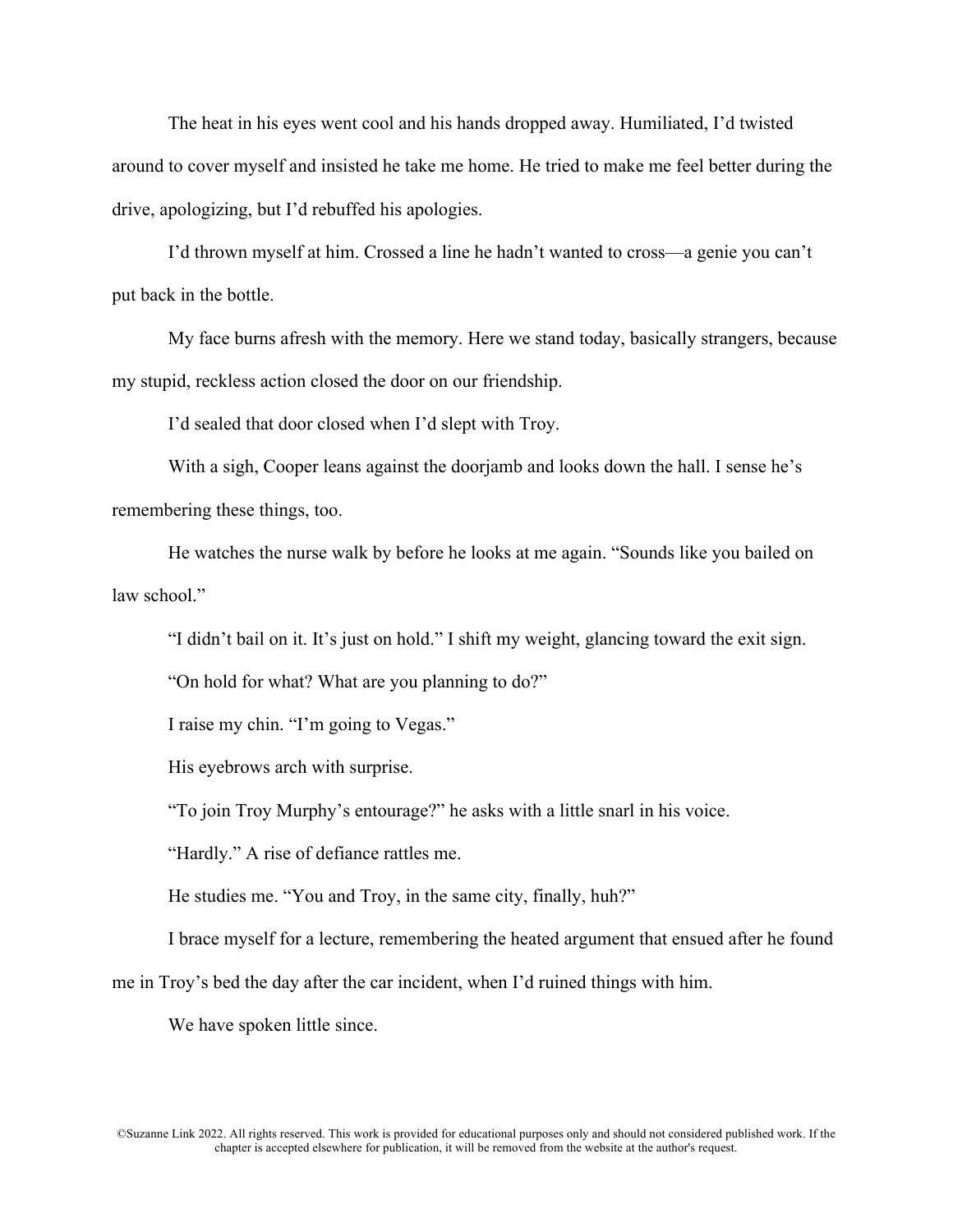"Good for you. That'll be nice for you guys." He looks around before his attention returns to me. "I never thought you'd guys stay together this long. Guess I was mistaken."

I bristle at the comment, but to be fair, I don't think any of us could have foreseen that after our thoughtless night together, Troy and I, hampered by the distance between our colleges, would continue the relationship. Every summer, along with marking my father's death anniversary, marked another year for us. This summer, we'd mark three.

I count to ten before I respond. "I'm going to audition for Sin City Fight Club and try my hand at semi-professional fighting. Figure best to do it while I'm still in shape from wrestling and young enough to make a go of it. The opportunity might not come again. If I get cast, it could lead to serious opportunities."

"It sure could." He heels the floor and nods. He wants to say something, but he isn't. "Good luck with the audition, though I don't think you'll need it."

"Thanks," I say, realizing that though we aren't close anymore, his opinion still holds weight with me. "So, how about you? You start grad school?"

"Not yet. I took some time off after the accident and to be home with Dad, so I have some schooling to catch up on. Just finished my undergrad a few weeks ago at Stony Brook."

"Stony Brook? But they don't have a wrestling program." I'm flabbergasted, and I can't hide it.

"No, they don't. I let that go, switched things up." He holds my gaze. "That we know so little about each other's lives shows how cut off we've been from each other, doesn't it?"

The undercurrent of defiance in the question floods my face with heat. I don't know how to respond. The awkward silence between us unnerves me.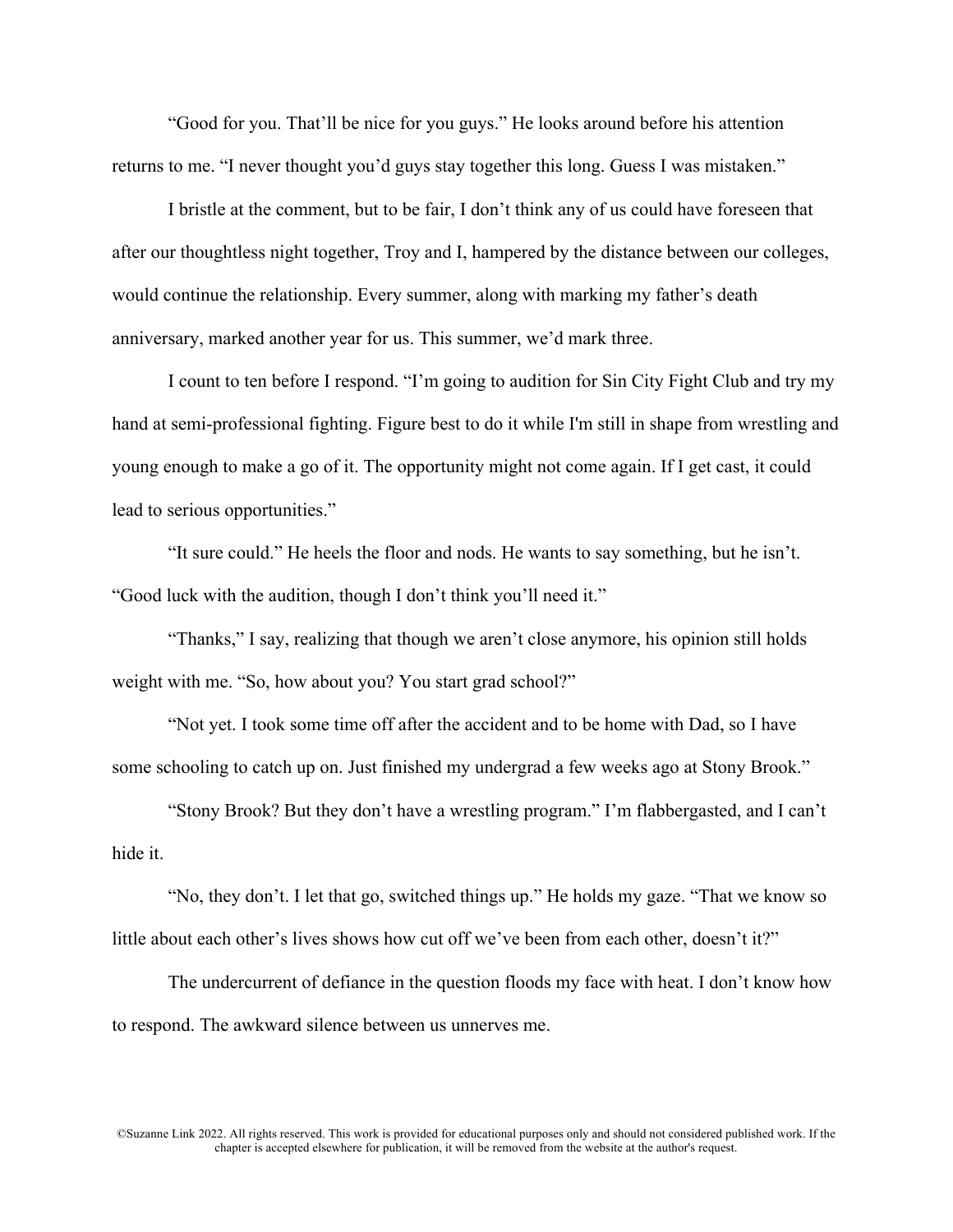"Well then, it looks like goodbye." His shoulders square as he draws in a breath. "I'm sorry you didn't get to see Jess and my mom. I made them take a break and go home for a few hours. They'll be upset that they missed you."

I want to leave, but I'm anchored in place by the brave face he puts on. I remember how the exhaustion and worry wore me down when my father was in the hospital.

"Please let them know I'm thinking of them, and that I'll try to come back before I leave," I say.

"I hope you will," he says.

I graze his forearm with my fingertips, surprised when the touch sends tingles up the length of my arm, shocked that he still affects me like this.

"It's going to be okay." We both know I'm lying. It's what people say in this situation, to be kind. A false brief whisper of hope.

It's what they said to me before Dad died. Of course, nothing was okay. And it still isn't.

\* \* \*

As I'm waiting on the train platform, my cell vibrates.

Cooper: *Thanks for coming.*

Me: *Of course. I love your dad.* I pause and add*: Please keep me updated on his condition.*

Cooper: *I will. It was really good to see you.*

I smile and type back: *You, too.*

Cooper: *We should get together before you leave for Vegas. Dinner or something?*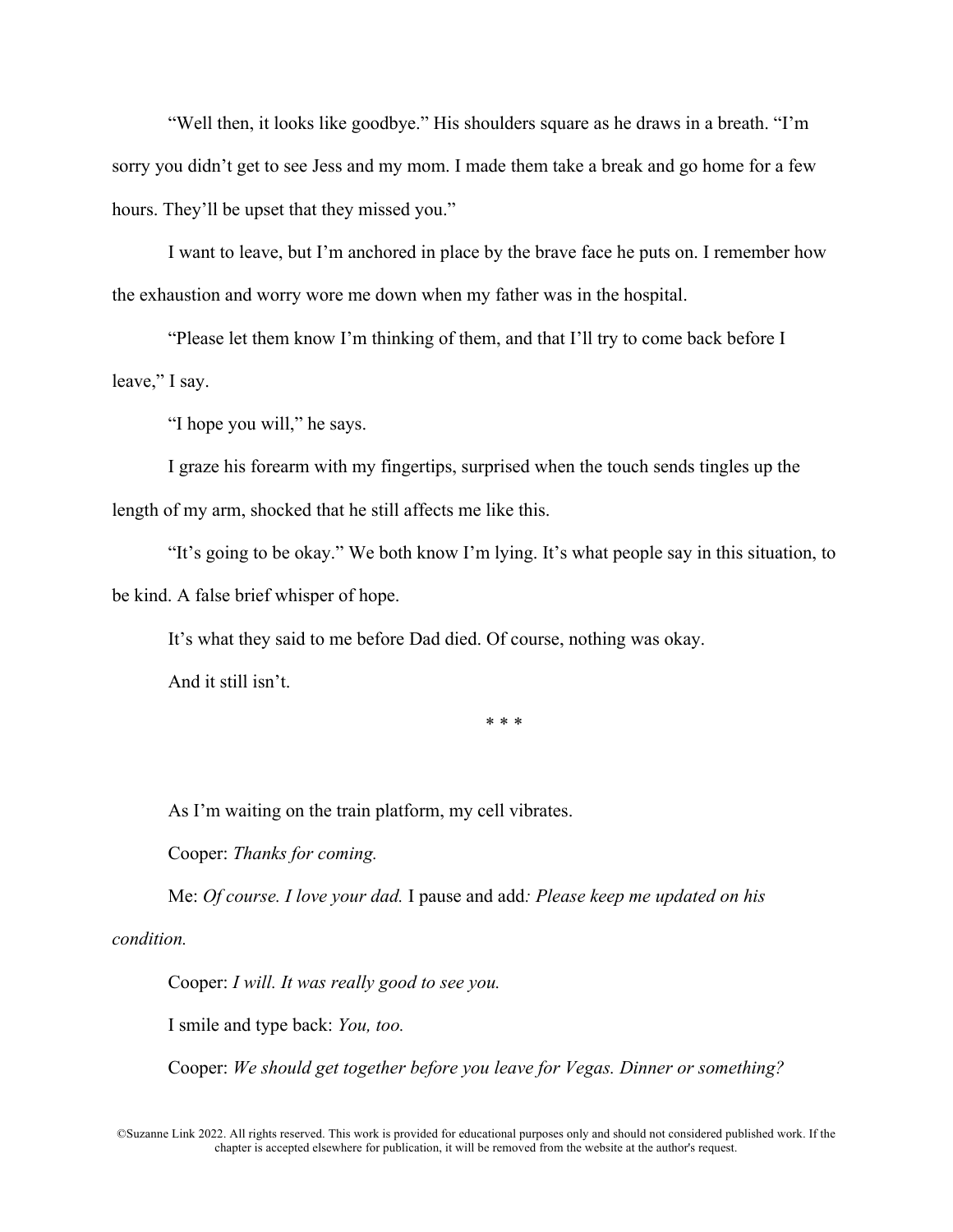Me: *Let me check my calendar.*

It's pure lip service. Even if I have time, we both know I won't meet up with him. The hospital visit is enough to know the unease between us continues.

Cooper: *Sounds like an it's-not-gonna-happen if ever I heard one.* 

Busted.

Me: *Troy and I will be home over the summer. All three of us can go out together then.*

A lengthy pause follows before he replies.

Cooper: *You'll only agree if we include Troy?*

Me: *Of course not. My train just pulled up. Talk soon.*

I drop into a row of empty train seats and stare out the window. Cooper is extending an olive branch to *me*, not Troy. After all this time, and all the water under our collective bridges, to agree to meet for a social outing without Troy would be disloyal.

When Troy and I became a couple, Cooper made it clear he didn't agree with our choice. I'd never seen Cooper lose his cool like the day he'd barged into Troy's room unannounced and found us in bed together.

Cooper had dragged Troy bare-assed into the hallway to chew him out. The guys had argued bitterly, and things got heated.

The memory of Cooper's expression that morning still makes the hair on the back of my neck stand up. I think we both understood that if things had gone differently between us, I wouldn't have slept with Troy.

But I was protective of Troy and our relationship. Troy had saved me—saved me from a freefall into sadness after my father died.